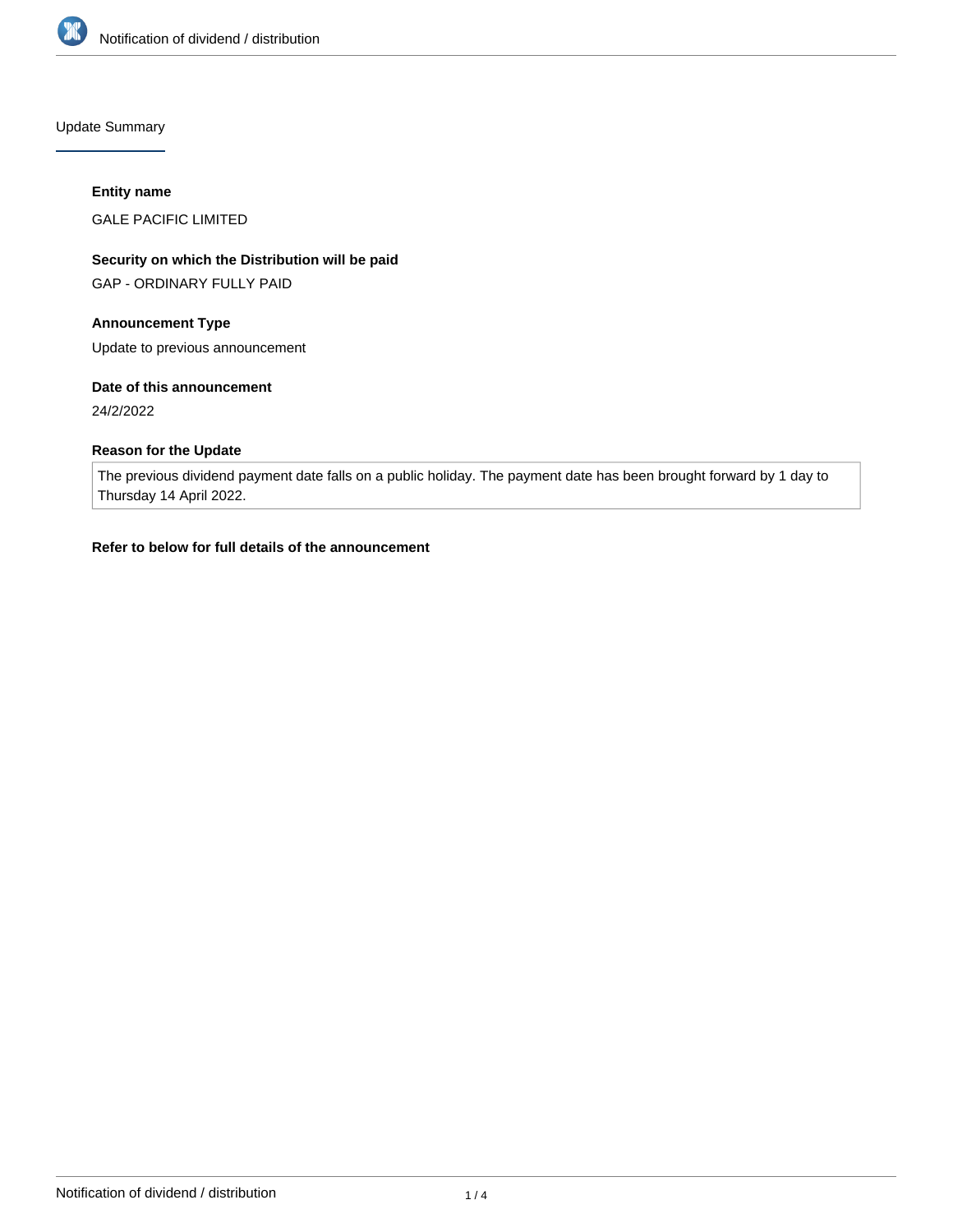

Announcement Details

Part 1 - Entity and announcement details

#### **1.1 Name of +Entity**

GALE PACIFIC LIMITED

# **1.2 Registered Number Type** ABN

**Registration Number**

80082263778

# **1.3 ASX issuer code**

**GAP** 

#### **1.4 The announcement is**

Update/amendment to previous announcement

#### **1.4a Reason for update to a previous announcement**

The previous dividend payment date falls on a public holiday. The payment date has been brought forward by 1 day to Thursday 14 April 2022.

### **1.4b Date of previous announcement(s) to this update**

22/2/2022

#### **1.5 Date of this announcement**

24/2/2022

# **1.6 ASX +Security Code**

**GAP** 

## **ASX +Security Description**

ORDINARY FULLY PAID

Part 2A - All dividends/distributions basic details

## **2A.1 Type of dividend/distribution** Ordinary

# **2A.2 The Dividend/distribution:**

relates to a period of six months

# **2A.3 The dividend/distribution relates to the financial reporting or payment period ending ended/ending (date)** 31/12/2021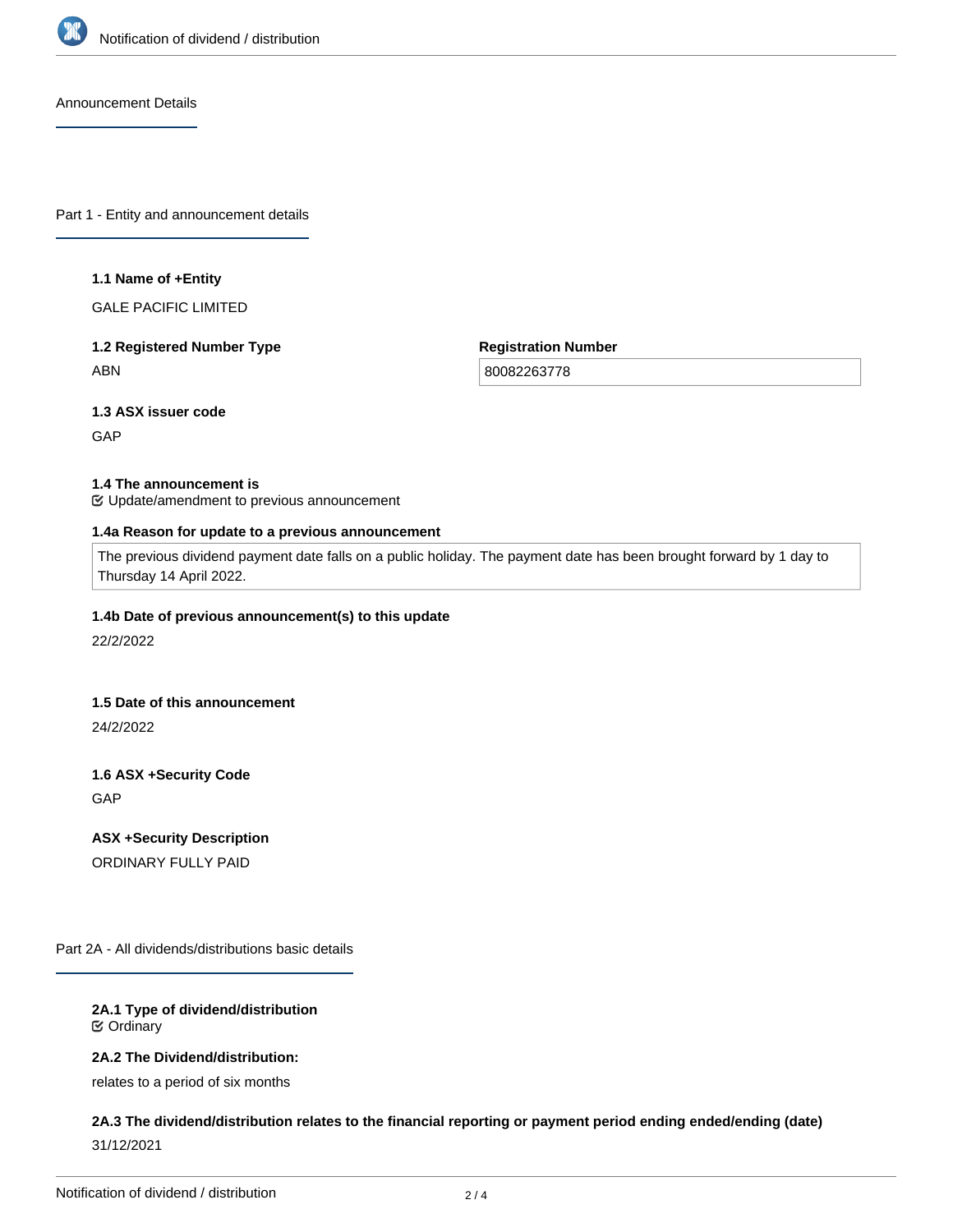### **2A.4 +Record Date**

2/3/2022

### **2A.5 Ex Date**

1/3/2022

### **2A.6 Payment Date**

14/4/2022

**2A.7 Are any of the below approvals required for the dividend/distribution before business day 0 of the timetable?**

- **Security holder approval**
- **Court approval**
- $\bullet$ **Lodgement of court order with +ASIC**
- $\bullet$ **ACCC approval**
- $\bullet$ **FIRB approval**
- $\bullet$ **Another approval/condition external to the entity required before business day 0 of the timetable for the dividend/distribution.**

No

**2A.8 Currency in which the dividend/distribution is made ("primary currency")**

AUD - Australian Dollar

**2A.9 Total dividend/distribution payment amount per +security (in primary currency) for all dividends/distributions notified in this form**

AUD 0.01000000

**2A.10 Does the entity have arrangements relating to the currency in which the dividend/distribution is paid to securityholders that it wishes to disclose to the market?** No

**2A.11 Does the entity have a securities plan for dividends/distributions on this +security?** We do not have a securities plan for dividends/distributions on this security

**2A.12 Does the +entity have tax component information apart from franking?** No

Part 3A - Ordinary dividend/distribution

**3A.1 Is the ordinary dividend/distribution estimated at this time?**<br>**⊠**No No and the contract of the contract of the contract of the contract of the contract of the contract of the contract of the contract of the contract of the contract of the contract of the contract of the contract of the con

**3A.1a Ordinary dividend/distribution estimated amount per +security**